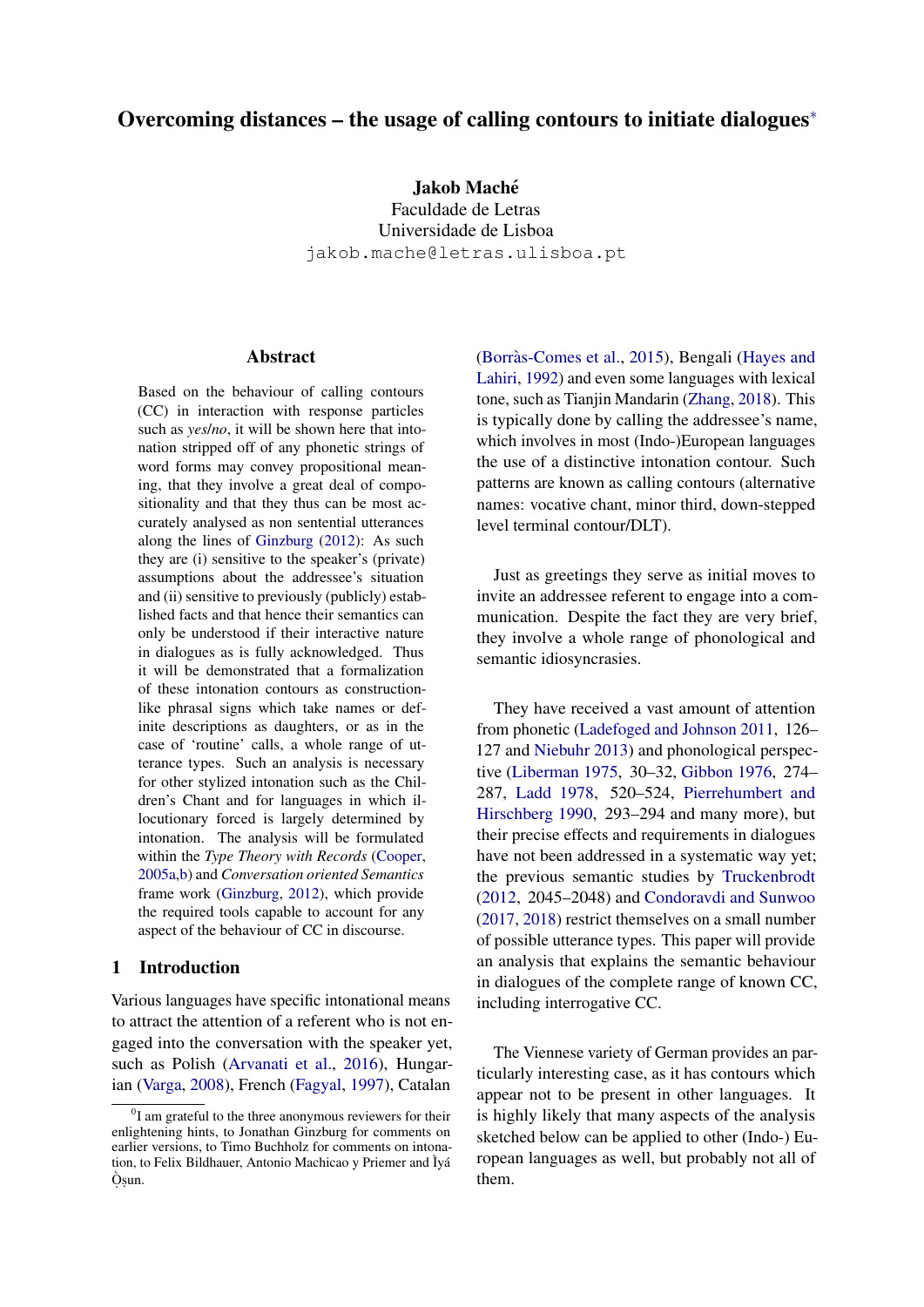### 2 Calling contours

In this paper, two major types of CC will be distinguished: Attention request calls [\(1\),](#page-1-0) and interrogative calls [\(2\).](#page-1-1) Apart from that there are also exclamations of surprise or disapproval, which are related to that phenomena, but exhibiting different effects on the discourse [\(3\):](#page-1-2) The examples below demonstrate situations of the type in which the speaker calls the name *Friederike*.

In *Autosegmental Metrical Theory* developed by [Ladd](#page-11-7) [\(2008,](#page-11-7) 116–119), calling contours are the paradigmatic case for the down-stepped boundary tone !H-%. *German ToBi* (*GToBI*) authored by [Grice et al.](#page-10-11) [2005](#page-10-11) favours this approach departing from original *ToBI* advocated by [Pierrehum](#page-11-5)[bert and Hirschberg](#page-11-5) [\(1990\)](#page-11-5) and others, which only assumes two distinctive tonal levels for pitch accents and boundary tones: L and H. Likewise the non-canonical assumption of the complex boundary tone L-H% is motivated by [Grice et al.](#page-10-11) [\(2005,](#page-10-11) 68–69) in their *GToBI* system for final fall-rise contours preceded by H tones. The analysis sketched here is neutral with respect to these two schools of thoughts, but for the sake of consistency Ladd's standard *GToBI* will be employed.

<span id="page-1-9"></span><span id="page-1-6"></span><span id="page-1-5"></span><span id="page-1-4"></span><span id="page-1-3"></span><span id="page-1-1"></span><span id="page-1-0"></span>

| (1) |    | a. fri: də ri: kə<br>$L+H^*$ !H-%           |
|-----|----|---------------------------------------------|
|     |    | $(i)$ I am calling you!                     |
|     | b. | fri: də ri: kə                              |
|     |    | $L+H^*L-\%$<br>$(i)$ Be careful!            |
| (2) | a. | fri: də ri: kə<br>$H + L^* H - \%$          |
|     |    | $(i)$ Is it you?                            |
|     |    | (ii) $\ldots$ May I talk to you now?        |
|     | b. | fri: də 'ri: kə<br>$L^*$ +H L-H%            |
|     |    | $(i)$ Will you stop doing that?             |
| (3) | a. | fri: də ri: kə<br>$%H$ $H^*+H$ L- $%$       |
|     |    | $(i)$ I am so surprised to see you<br>here! |
|     | b. | frii. də. rii. kə<br>$%H$ !H* L-%           |
|     |    | $(i) \dots$ What have you done!             |
|     |    |                                             |

<span id="page-1-8"></span><span id="page-1-7"></span><span id="page-1-2"></span>Starting with [Ladd](#page-10-8) [\(1978,](#page-10-8) 520–524), the patterns of the type in [\(1-a\)](#page-1-3) have been dubbed 'routine' calls (RCC), as they are limited to utterance situations which involve a certain familiarity between the participants and the situation and it has been attested in varieties of languages as diverse as Tianjin Man-

darin [\(Zhang,](#page-11-1) [2018\)](#page-11-1), a language with lexical tone, and Bengali [\(Hayes and Lahiri,](#page-10-6) [1992\)](#page-10-6). [Quiroz and](#page-11-8)  $\angle Z$ ygis [\(2017,](#page-11-8) 1211) noted that there are calls specific to situations in which the speaker has more urgent message to deliver [\(1-b\)](#page-1-4) and others in which the nature of the call is more 'stern' and which they analyse as  $L^*$ +H L-H% [\(2-b\).](#page-1-5)

Unlike [Quiroz and](#page-11-8)  $\dot{Z}$ ygis [\(2017\)](#page-11-8), we will classify the latter 'stern' type as belonging to the class of interrogative calls. The first type of interrogative calls expressed by a H+L\* H-% contour in  $(2-a)$  is reminiscent of reprise fragments [\(Ginzburg,](#page-10-0) [2012\)](#page-10-0): they can either be requests to confirm the identity of the addressee (henceforth identity confirmation request calling contour, ICRCC), or they can be interpreted as requests for the addressee's availability to engage into a conversation with the speaker (henceforth, availability request calling contours ARCC). As indicated by the high boundary tone H-%, which is typical of polar questions in German and which serves often among other means to differentiate between questions and assertions (cf. [Grice et al.](#page-10-11) [2005,](#page-10-11) 70–74, [Peters](#page-11-9) [2018,](#page-11-9) 95), the most likely interpretation of the pattern in [\(2-b\)](#page-1-5) is an interrogative one, as a request to receive the addressee's attention, a short answer interpretation is not possible, as the presence of the named referent is presupposed. As will be shown in Section [2.2.2,](#page-3-0) H-% boundary tones tend to signal the incompleteness of an utterance. The contour of [\(3-a\)](#page-1-7) is an expression of a happy surprise and the one in [\(3-b\)](#page-1-8) an expression of a disapproval of an act the addressee committed.

In what follows below, it will be demonstrated how intonation contours can occur as independent linguistic constructions with a specific content for the discourse supporting the analyses developed in [\(Beyssade and Marandin,](#page-10-12) [2006\)](#page-10-12) and [Portes et al.](#page-11-10) [\(2014\)](#page-11-10) for different assertion contours. For reasons of space, exclamation contours will not be addressed here, as well as urgent calls, which are the least complex and whose analysis follows readily from what will be sketched below.

#### 2.1 Phonological properties

As observed by [Ladd](#page-10-8) [\(1978,](#page-10-8) 518), [Hayes and](#page-10-6) [Lahiri](#page-10-6) [\(1992,](#page-10-6) 78), CC in English may involve optional considerable lengthening of the chanted syllables. [Hayes and Lahiri](#page-10-6) [\(1992,](#page-10-6) 81–83) point out that even short vowels may be exceptionally lengthened in English, too. A similar situation obtains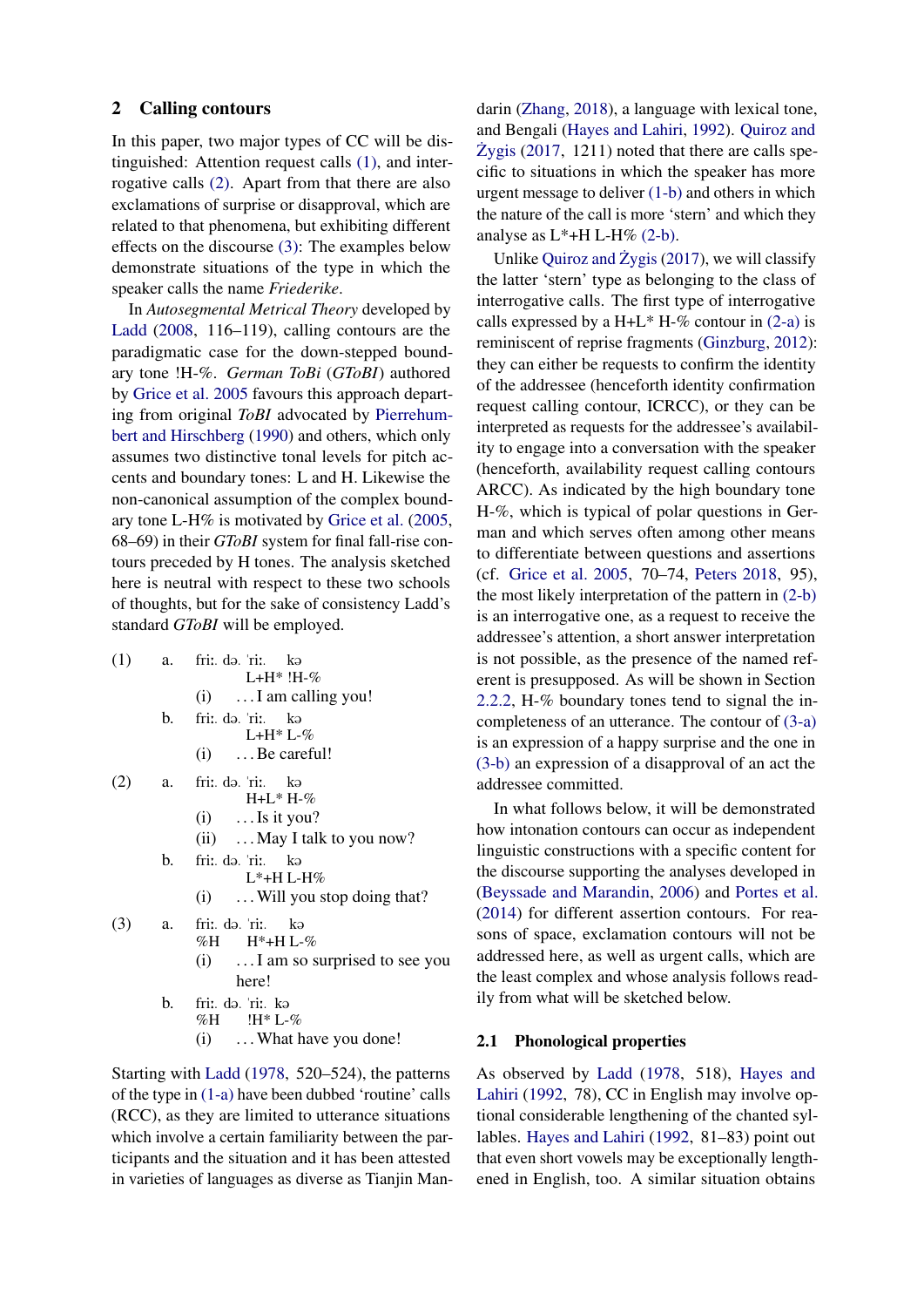with German vowels. There are three different classes of vowels: Tensed, lax and reduced vowels. The latter two sets can under no condition be lengthened in canonical illocutions, such as assertions or questions (cf. [Wiese](#page-11-11) [1996,](#page-11-11) 19–22, [Eisenberg](#page-10-13) [2013,](#page-10-13) 89–95). However, in CC even reduced vowels in mono-moraic syllables can be lengthened, which cannot bear word stress under canonical conditions. Moreover, there are barely any contours in German which do not have either a high boundary tone H-% or a low boundary tone L-%. The RCC is one of the few instances which is considered to involve a down-stepped boundary tone !H-% [\(Grice et al.,](#page-10-11) [2005,](#page-10-11) 74), other researcher such as [\(Peters,](#page-11-9) [2018,](#page-11-9) 89–90) postulate even an entirely new boundary tone level 0, called *level contours* in order to accommodate this contour.

The emergence of an intonation which is phonologically so distinct from the canonical contours is obvious: the lengthening of short vowels is necessary as vowels are the most audible sounds and the longer they are stretched the more their pronouncement ion is likely to attract attention. Likewise, the outstanding intonation pattern serves as a sort of alert for all the referents in space who are not engaged in a conversation with the caller yet. This would be much more difficult if the caller used standard intonation, which could just be part of a conversation they are leading with somebody else.

#### <span id="page-2-9"></span>2.2 Semantic interpretation

## 2.2.1 The addressee's attention, benificial information and expectations

Ever since [Pike](#page-11-12) [\(1945,](#page-11-12) 71–72), the down-stepped L+H\* !H-% was associated with an utterance used to call a speech participant from a distance. The most detailed analysis is the one put forth by [Gib](#page-10-7)[bon](#page-10-7) [\(1976,](#page-10-7) 274–287), who shows that this contour does not only apply to names or definite descriptions but also to assertions. Based on experimental data, [Condoravdi and Sunwoo](#page-10-9) [\(2017,](#page-10-9) [2018\)](#page-10-10) observe some types of imperatives bearing that contour, in particular well-wishes and mnemonic requests – whereas it is not compatible with orders. This is applicable to German, too, as shown in [\(5\).](#page-2-0) Furthermore, the L+H\* !H-% contour can be applied to German *wh*-questions in highly restricted contexts [\(6\),](#page-2-1) but it appears to be less felicitous with most polar questions or echo questions [\(7\),](#page-2-2) but not not with all of them [\(8\)](#page-2-3)

Finally, this contour is found with some verb-

less, non-sentential utterances as in *hallo* in [\(8\)](#page-2-3) or [\(9\)](#page-2-4) and [\(10\).](#page-2-5)

- <span id="page-2-6"></span>(4) (das) Essen ist fertig!  $L+H^*$ !H-% 'Food is ready!'
- <span id="page-2-0"></span>(5) Grüß mir die Oma! L+H\*!H-% 'Send my regards to grandma!'
- <span id="page-2-1"></span>(6) Wer will noch Vanillekipferl? L+H\*!H-% 'Who wants more vanilla-flavored crescent cookies!?'

<span id="page-2-2"></span>(7) 
$$
*Will
$$
 were noch Vanillekipferl?

\nL+H\*!H-%

\n'Does anybody want more vanilla-flavored crescent

<span id="page-2-3"></span>(8) Hallo! L+H\*!H-% L+H\* Ist da jemand!? !H-% 'Hello! Is there anybody?'

- <span id="page-2-4"></span>(9) Vanillekipferl! L+H\*!H-% '(I have) vanilla-flavored crescent cookies (to share) !?'
- <span id="page-2-5"></span>(10) Ab ins Bett! L+H\*!H-% '(go) in your bed'

cookies!?'

However, as shown by [Ladd](#page-10-8) [\(1978,](#page-10-8) 520–524): the usage of the  $L+H^*$ !H-% contour is subject to much stricter limitations, as it would not proper to employ it in the contexts of emergencies such as given below:

- <span id="page-2-7"></span>(11) #Look out for the crevasse!
- <span id="page-2-8"></span>(12) #Daddy fell downstairs!
- (13) #Help!/Fire!/Rape!

Moreover, he refers to contexts in which the addressee is in close proximity. He then concludes that these utterances imply a reference of some sort of routine actions rather than being calls.

All the examples discussed in the literature, including  $(4)$ – $(6)$ , have three things in common: (i) the speaker is not sure whether they (still) have the attention of the addressee, (ii) the utterance bearing the L+H\* !H-% refers to some expectation that was either implicitly or explicitly addressed between the discussing parties and (iii) the encoded message implies some benefit for the addressee.

Aspect (ii) is not so obvious in example [\(8\),](#page-2-3) which can be uttered in any space, in which the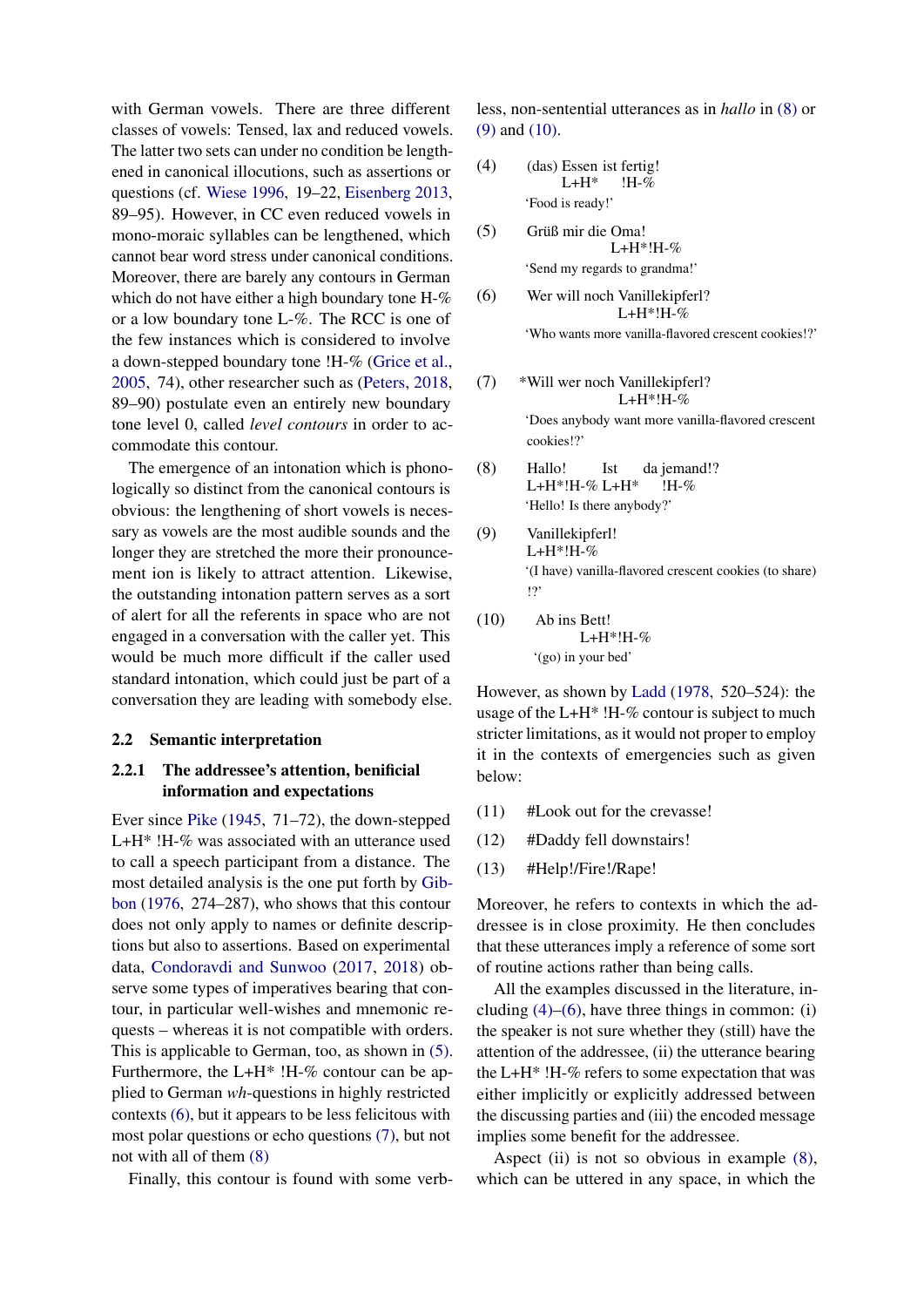speaker expects there to be some addressee with whom they have some familiarity. However, it would be out of place to utter this call in a governmental office or some authority. This pattern appears to be most natural in spaces in which the speaker is looking for somebody to solve an issue that was opened in a previous conversation. And it signals, too, that the speaker has no intention to cause any harm or worry to the addressee.

In contrast to claims made in previous research, no routine needs to be involved as the following example illustrated. At the 2006 election of the Austrian parliament the conservative right radical government lost its majority. There had not been any previous edition of that coalition. Nevertheless, it was possible then for somebody in favour of the opposition to pronounce the utterance [\(14\)](#page-3-1) to some addressee whose attention they were not sure of. Might have been in a beer parlour at close proximity or not.

<span id="page-3-1"></span>(14) Schwarz-Blau hat keine Mehrheit mehr!  $L+H^*$ !H-% 'The black blue coalition (conservative-right extreme government) no longer holds the majority of its seats anymore!'

This is a clear indicator that this calling contour is to be understood as a request for the addressee's attention, (cf. [Pierrehumbert and Hirschberg](#page-11-5) [1990,](#page-11-5) 293–294 for a similar observation in English, and less explicitly [Liberman](#page-11-4) [1975,](#page-11-4) 30) and at the same time the request refers to information, which is sensitive to previously established information in the discourse. This explains also why the  $L+H^*$ !H-% always comes with some flavour of a routine, which can also be deconstructed as some sort of information that has entered the context of the two speech participants at some earlier point. In similar vein, [Pierrehumbert and Hirschberg](#page-11-5) [\(1990,](#page-11-5) 298) argues that  $H^*$  succeeded by  $L$  (in our analysis  $H$ ) usually expresses that the information is not new but it can be deduced from the shared beliefs of the interlocutors.

A further reason why examples [\(11\)–](#page-2-7)[\(13\)](#page-2-8) sound odd is that the L+H\* !H-% contour may present the message bearing the contour as some sort of good news or the fulfilment of a wish or hope. For instance, example [\(14\)](#page-3-1) would sound very cynical if it were uttered by a supporter of the conservative party or by the fascists.<sup>[1](#page-3-2)</sup>

[In contrast, the urgent type of calling contour is](#page-10-9) [not subject to the requirement \(ii\).](#page-10-9)

[As already mentioned above, the contour L\\*+H](#page-10-9) L-H% described in [\(2-b\)](#page-1-5) [will be considered as in](#page-10-9)[terrogative request for attention.](#page-10-9) *Pace* the cautious assumption of [Quiroz and](#page-11-8)  $\dot{Z}$ ygis (2017, 1211), [this pattern is not restricted to female speakers at](#page-10-9) [least in Austria, although it is very common in](#page-10-9) [conversation between mothers and their children.](#page-10-9) [The presence of the high boundary tone H-% sug](#page-10-9)[gests that it may be some sort of polar question, as](#page-10-9) [this particular tone is only found in interrogative](#page-10-9) [illocutions.](#page-10-9)

[It is often seen as a sign of the speaker that they](#page-10-9) [have not yet finished their turn. In Viennese Ger](#page-10-9)man the pattern  $L^*$ +H L-H% is actually ambiguous [between a less pronounced and less frequent neu](#page-10-9)[tral request for attention: in this use it could be](#page-10-9) paraphrased as *[Friederike, may I have your atten](#page-10-9)[tion? I want to tell/ask you something](#page-10-9)*, but it is [highly informal and it requires a certain amount of](#page-10-9) [familiarity. The second more frequent interpreta](#page-10-9)[tion is typically used when a parent catches their](#page-10-9) [children doing something, they had been told not](#page-10-9) [to do. So it is more a reprimand in disguise of](#page-10-9) a question as *[Friederike, can you listen please?](#page-10-9) Stop doing that.*[, henceforth reprimanding question](#page-10-9) [calling contour \(RepQCC\). Just as with the RCC](#page-10-9) [this contour makes reference to some previously](#page-10-9) [established agreements, but here it is more a previ](#page-10-9)[ously uttered wish of the speaker that the addressee](#page-10-9) [should not do a certain thing.](#page-10-9)

## <span id="page-3-0"></span>[2.2.2 Calling contours in dialogical](#page-10-9) [interaction](#page-10-9)

[So far we were able to identify three large ingredi](#page-10-9)[ents to the semantic interpretation of these various](#page-10-9) [CC, yet, we could not formulate the precise rules of](#page-10-9) [interpretation. In other words, we do not know their](#page-10-9) [semantic status and if they should be considers as](#page-10-9) [belonging to a semantic type or not.](#page-10-9)

[Some preliminary pioneer work in that field was](#page-10-9) put forward by [Truckenbrodt](#page-11-6) [\(2012, 2045–2048\),](#page-10-9) [who assumes that vocatives introduce a proposition](#page-10-9) [salient from contexts with the content 'I am talking](#page-10-9)

<span id="page-3-2"></span><sup>&</sup>lt;sup>1</sup>The reason why the example discussed by [Condoravdi](#page-10-9)

[and Sunwoo](#page-10-9) [\(2017\)](#page-10-9) signals a negative perlocutionary effect may be due to cynical or sarcastic undertones, too.

<sup>(</sup>i) You can try. But he's not going to hear you. H\* !H-L% (=15, [Condoravdi and Sunwoo](#page-10-9) [2017\)](#page-10-9)

Alternatively, it is possible that the calling contours do not convey exactly the same meaning in English and German.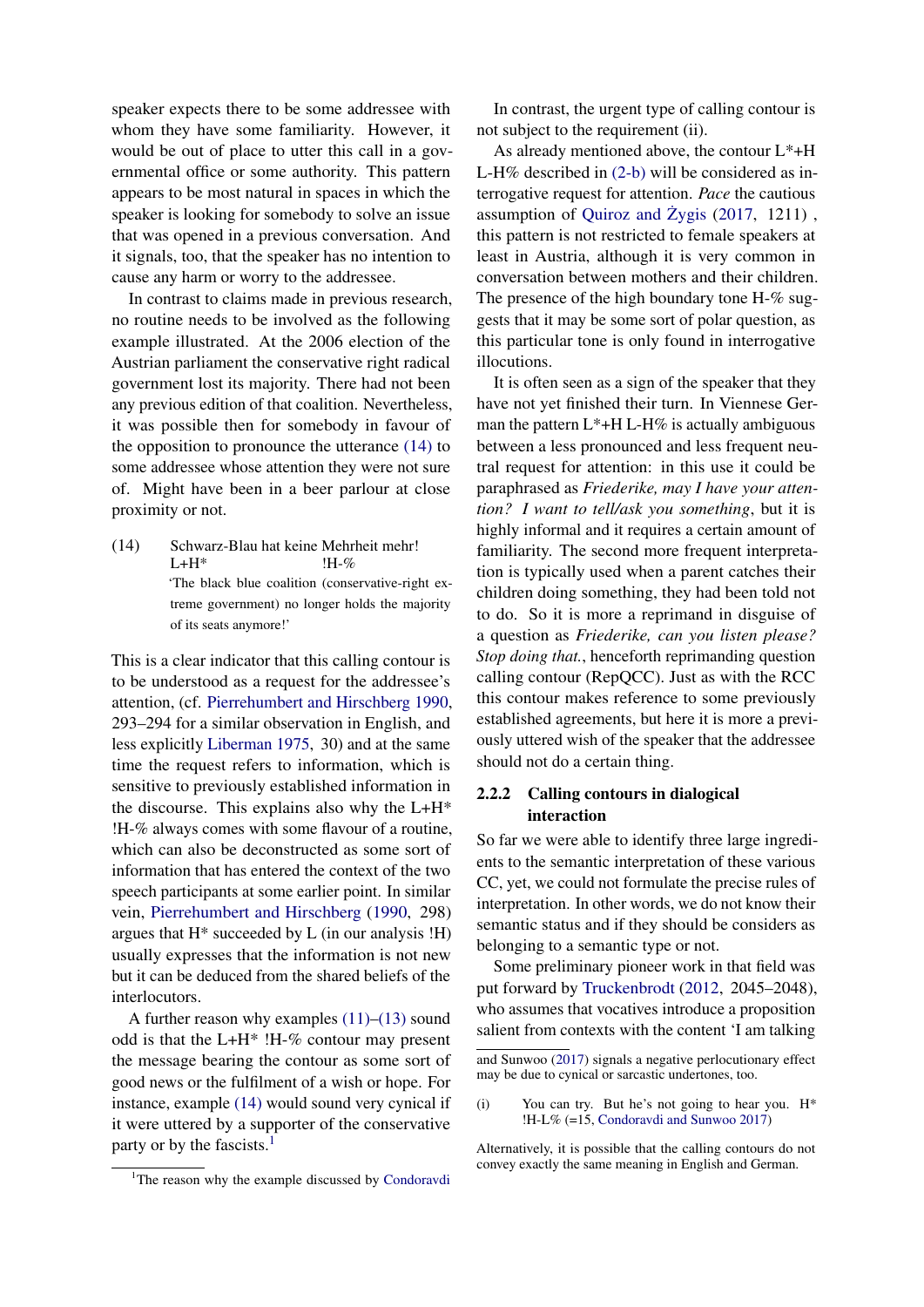to you'. Inspired by [Pierrehumbert and Hirschberg](#page-11-5) [\(1990,](#page-11-5) 293), he then concludes that an  $H^*$  pitch accent on vocatives means that the new information (the proposition salient from context) should be added to the common ground.

[Truckenbrodt'](#page-11-6)s [\(2012\)](#page-11-6) approach is appealing but it faces some challenges. As pointed out by [Ginzburg](#page-10-0) [\(2012,](#page-10-0) 69) and [Krifka](#page-10-14) [\(2013\)](#page-10-14), response particles such as *yes* or *no* involve a reference to a previously uttered or queried proposition, which will be accessible as question under discussion.

Despite the fact that CCs just come along with simple nouns or calls like *hallo* and occur discourse initially at the same time, they surprisingly are a licit target for *ja* and *nein* responses in German.

It deserves special attention that the usage of these particles with their canonical intonation to react to standard polar questions is not felicitous cf.  $(15)$ – $(16)$ . Moreover it appears that there are more options for affirmative response particles than for negative response particles.

<span id="page-4-1"></span><span id="page-4-0"></span>

| (15) | #Ja              | (16) | #Nein       |
|------|------------------|------|-------------|
|      | $H + L^* L - \%$ |      | $H+L*L-%$   |
| (17) | Ja-a!            | (18) | Nei-en!     |
|      | $L+H^*H-\%$      |      | $L+H^*H-\%$ |
| (19) | Ja               | (20) | #Nein       |
|      | L*H- ^H%         |      | $L*H-+H\%$  |

For the sake of simplicity, we are restricting ourselves here first to CCs with names. If the addressee is not sure either whether they have the attention of the original speaker, they would typically use *ja* with RCC to confirm the readiness to listen or to cooperate and *nein* with RCC to express that they confirm the reception of the message but that they are not ready to fulfill the speaker's intended perlocutionary act. Finally a rising *ja* appears to be the appropriate choice if the former addressee is certain to have the attention of the former speaker.

Despite the fact that rising *ja* is usually transcribed in everyday language as being a polar question *ja?*, there are serious doubts whether it can indeed be a polar question. The meaning of polar questions is to under-specify a proposition with respect to its truth value and to invite the addressee to tell whether the proposition is true or false. Querying a response particle would not result in any plausible interpretation, it would amount to a scenario where the former addressee asks the speaker: *Am I confirming the proposition you classified as question under discussion?*.

However, a high IP boundary tone H-% is not only limited to polar questions but it can occasion-

ally signal incompleteness of the utterance, such as the speaker's readiness and expectation for a reaction [\(Peters,](#page-11-9) [2018,](#page-11-9) 95). In their analysis of boundary tones in English, [Pierrehumbert and Hirschberg](#page-11-5) [\(1990,](#page-11-5) 305–307) show that all observed instances of H-% boundary tones make reference to a subsequent utterance, which can be either uttered by the same speaker or the addressee, depending on the utterance type.

In other words, rising *ja* signals the former addressee's receipt of the message and their readiness to listen to more. That's exactly the reason why rising *nein* is not felicitous, as it conveys conflicting information on lexical level it signals a lack of readiness to cooperate where as the intonation invites for more contributions.

Proceeding to RepQCCs, the most plausible answer would be rising *ja*, whereas RCC *ja* would be interpreted as sarcasm signaling reluctance. As for availability requests as in [\(2-a-ii\),](#page-1-9) rising *ja* is the most plausible response, as they are usually employed in a situation where the speaker is has their attention already on the addressee, which the addressee would know by the time of their response.

At this point we are finally in a position to identify the content of the proposition to which responsive particles are referring, when used with CC on names: RCC and RepQCC query a proposition like *Are you ready to cooperate with respect to the content a certain message?*. This applies even for RCCs with *hallo*, as exemplified in [\(8\).](#page-2-3) In contrast, ICRCC query a proposition like *Are you* <*name*>*?* and ARCC query propositions like *Are you available to join a conversation with me?*

Turning to RCC with more complex utterances, it turns out that the conveyed proposition is the same as with RCC on names. A *ja* response to an well whishing imperative  $(5)$  refers to question like: *are you ready to cooperate with respect to the content of the directive?*. Moving on to declaratives, in some cases a *ja* response would be straight forward as in [\(4\),](#page-2-6) meaning that the addressee acknowledged that the food was ready or they would be preparing to come. However this declarative comes with a very strong perlocutionary effect. With more canonical declaratives such as [\(14\),](#page-3-1) the use of RCC *ja* is more limited, as there is obviously an interference with the propositional content of the sentence, when it comes to the question what is going to be question under discussion. A RCC *ja*-response would somehow entail that the transmission of the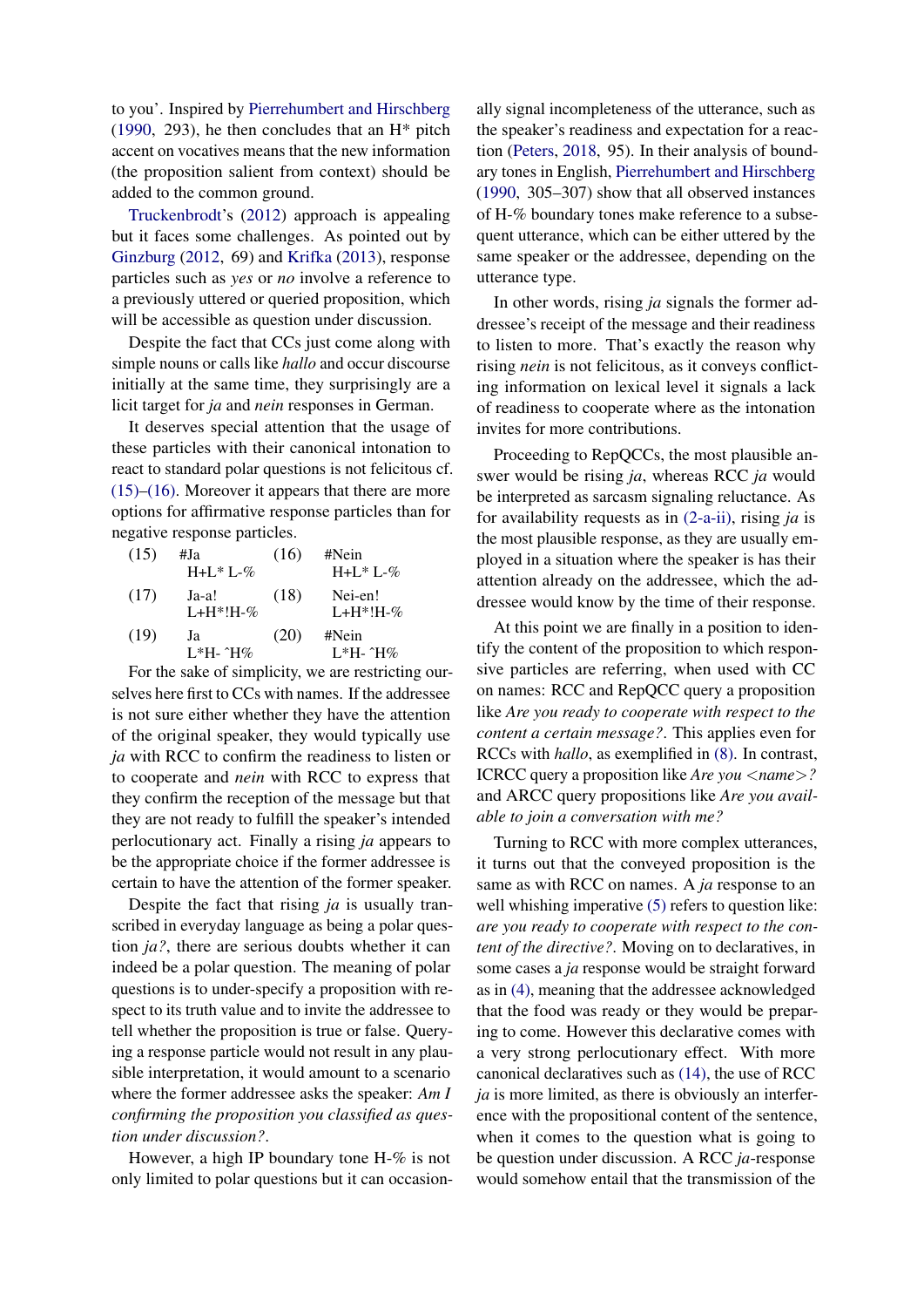message would entail the addressee to carry out another action. Likewise, *wh*-questions as in example [\(6\)](#page-2-1) specify another proposition as QUD, that is why RCC *ja* sounds less felicitous.. But an affirmative response is not totally excluded under conditions, if it is immediately followed by a short answer referring to the focused *wh*-phrase, like *Ja-a, i-ich!*. Note that this option is not at all available for *wh*question with the canonical H\*L-% intonation.

## 3 Analysis

There is a whole range of phenomena for which a successful analysis should be able to account. One of the most essential aspects is the question how it is possible that each sub-type of calling contours has a couple of semantic contributions which are present with all its realisations across utterance types: as shown above RCC are only felicitous if (i) the addressee has not confirmed their engagement, (ii) there is some unresolved issue between hearer and speaker (iii) if there is some information which is either beneficial to the hearer or to the addressee and (iv) they all convey the same QUD 'are you ready to cooperate with respect to the content of the directive?' (except with cases in which a further QUD is introduced and ranked higher on the QUD list).

The first approach could be to assume that the intonation contour itself contributes meaning to a under-specified illocution. Secondly, one could assume that the interpretation is somehow enriched by some socio-cultural factors from the utterance context by some sort of implicature in the Gricean sense (cf. [Grice](#page-10-15) [1975\)](#page-10-15). As we couldn't find any case, in which the aspects of meaning  $(i)$ – $(iv)$  may be canceled, we conclude that they must be conveyed by the intonation it self. Note that intonation manifests itself as perceivable event and comes into consideration as a sign.

There are two more pieces of evidence which are in favour of the assumption that intonation contours can act as phrasal signs in languages of the Indo-European type. In extreme cases, RCC can convey the three aspects of meaning  $(i)$ – $(iv)$  described even in cases in which the precise segmental phonetic form does not matter. Imagine a situation in which a group of people is taking a walk in a forest and suddenly they hear from afar somebody uttering the intonation contour  $(L+)H^*H-\%$ . Even if the phonetic signal is too blurred in order to identify the precise phoneme segments, the group of hikers

will immediately know that there is somebody who tries to catch somebody's attention, and that there is some degree of familiarity between the two of them. Sometimes the RCC can be articulated by whistling and its meaning would still be recognizable. Related, but more distinctive intonation contours like the taunting children's chant can alternatively be uttered as a repetitive sequence of meaningless syllables most typically as no.no.no.no.no.no or be applied to declarative sentences or imperatives (cf. [Pike](#page-11-12) [1945,](#page-11-12) 71–72, [Liberman](#page-11-4) [1975,](#page-11-4) 32–42).

If intonation contours can contribute meaning to existing utterances, the question arises how the meaning provided by that contour interacts with the meaning of the utterance to which the calling contour is applied? One strategy would be to assume that calling contours may override the phonological and semantic/pragmatic specification of the existing utterance, inspired by the analysis in terms of *composition by amendment* as proposed by [\(Zeevat,](#page-11-13) [2019\)](#page-11-13). Alternatively, one could assume that there is a linguistic level in which utterances are underspecified with respect to their intonation on the one hand and under-specified with respect to their illocutionary force. Objects of the type *Locutionary Proposition* (*LocProp*) are a possible canditate to model these abstract linguisitic objects as they involve a description of their semantic and phonological properties (cf. [Ginzburg](#page-10-0) [2012,](#page-10-0) 172–175). A precise formulation of such an analysis will be left to future research.

There is independent necessity for such an analysis that mediates between the specification of intonation contours and the meaning of utterances, as there are various languages in which the distinction between specific illocutionary acts is merely expressed by differences in the intonation, such as the distinction between Russian declarative clauses vs. polar questions.<sup>[2](#page-5-0)</sup>In similar vein, intonation plays a distinctive role in the formation of polar questions in some lexical tone languages from the Benue sub-branch such as Igbò ([Uchechukwu](#page-11-14) [2008,](#page-11-14) [Amaechi](#page-10-16) [2018\)](#page-10-16) and Èdó (Omo[ruyi](#page-10-17) [1988,](#page-10-17) [1989\)](#page-10-18).

For the sake of space, the analysis focuses on RCC, as they involve the highest degree of complexity, the analysis for the remaining types follows from the former. A successful semantic analysis of CC has to be able to tackle the following puzzles: (i) Which type of illocutionary force do these calls

<span id="page-5-0"></span><sup>&</sup>lt;sup>2</sup>For this insight I am indebted to Henk Zeevat (pers. commun.)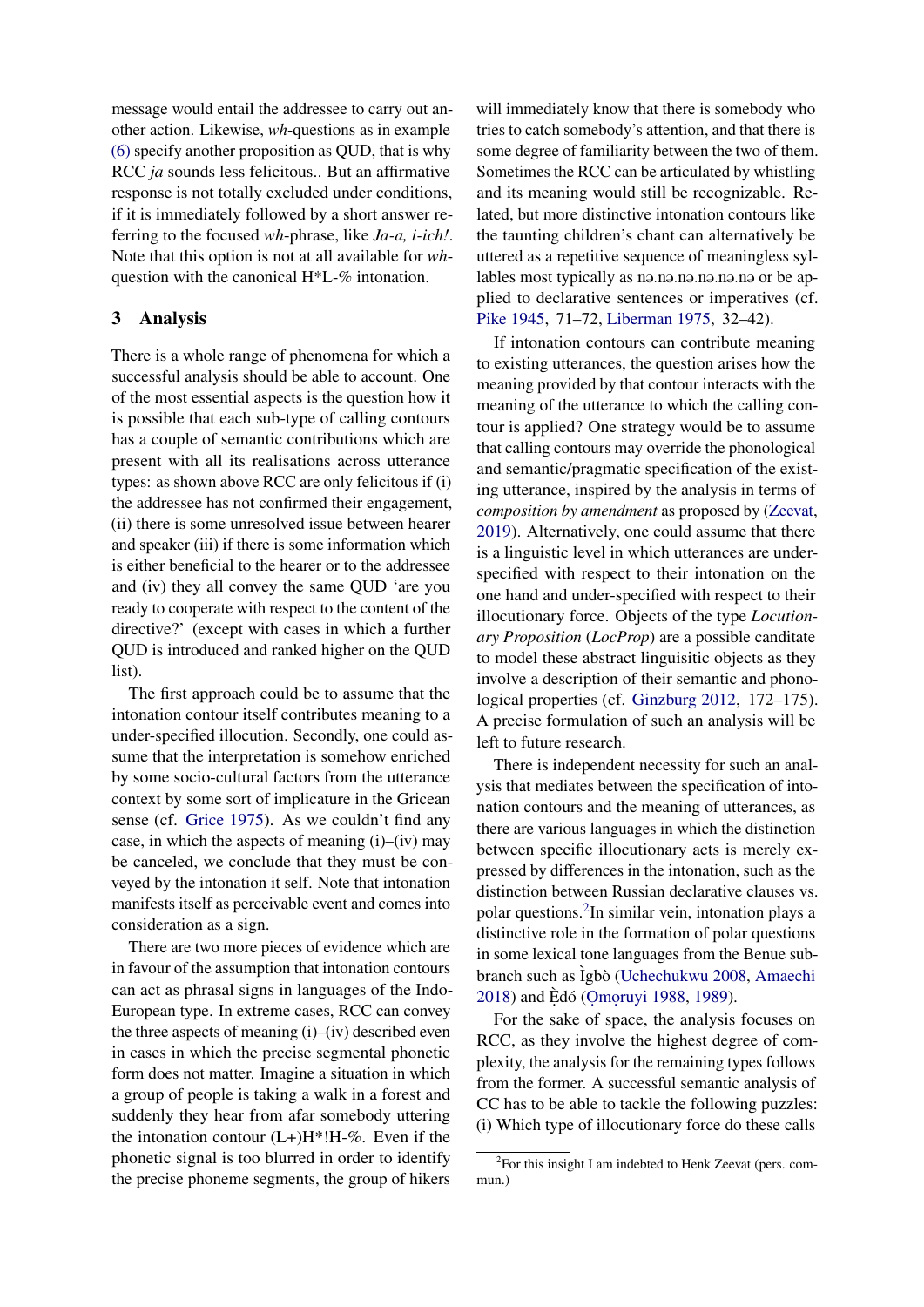convey? Are they assertions? Questions? Directives/outcomes? Or an entirely new type on their own? (ii) How can semantic representations of 'empty' intonation contours be modeled? (iii) How can the positive undertone common to all RCC be represented? (iv) How can one model the flavour of routine/familiarity common to RCC? (v) How can one explain the fact that RCC can be applied to a big range of utterance types, conveying different effects in each case? (vi) How can the circumstance be expressed that the speaker is not sure whether the addresssee has their awareness? (vii) What is the actual propositional content of calls that only contain names? To what do the interlocutors say *yes* or *no* if they respond to a call of a name?

The analysis presented here consists of two major components: One the one hand, there are lexicon entries which model CC as phrasal signs that turn existing noun phrases or other utterance types in CCs. Secondly, there are conversational rules which license the use of CCs in conversations and which manage the updates of the dialogue game board, as suggested by [Larsson](#page-11-15) [\(2002\)](#page-11-15), [Traum and](#page-11-16) [Larsson](#page-11-16) [\(2003,](#page-11-16) 328) or [Ginzburg](#page-10-0) [\(2012\)](#page-10-0).

The format of the lexicon entries can be sketched as follows. Addressing (i), we tentatively drew the cautious conclusions that all the considered CCs are interrogatives, based on the discussion of the data in Section [2.2.](#page-2-9) As regards the aspects (ii)–(vii), *Type Theory with Records* (TTR) and *Conversation oriented Semantics* (KoS), as developed by [Cooper](#page-10-1) [\(2005a](#page-10-1)[,b\)](#page-10-2), [Cooper and Ginzburg](#page-10-19) [\(2015\)](#page-10-19) and [Ginzburg](#page-10-0) [\(2012\)](#page-10-0) provides the right tools to account for all the desiderata mentioned above: CC can most accurately be analysed adopting [Ginzburg'](#page-10-0)s [\(2012\)](#page-10-0) analysis for non-sentential utterances (NSU) as phrasal signs. The main assumption is that the *phon*-field of the mother node specifies the type of intonation contour and it inherits the precise phonological content (string of phonemes, prosodic structure) from its daughter, which can either be a name or definite description (cf. Figure [3\)](#page-8-0) or a more complex type of utterance, as demonstrated in examples  $(4)$ – $(14)$  (cf. Figure [4\)](#page-8-1). It is plausible that the separate entries for daughters that are names and daughters that are more complex utterances could be unified in future research.

The *phon*-field will be considered as list of the type phonological word, inspired by the feature geometry employed by [Klein](#page-10-20) [\(2000\)](#page-10-20) and [Bildhauer](#page-10-21)

<span id="page-6-0"></span>*phonological word* =*def*

| segs                | list(phon) |
|---------------------|------------|
| pitch accent        | Tone       |
| boundary tone       | Tone       |
| utterance           | Alignment  |
| intonation phrase   | Alignment  |
| phonological phrase | Alignment  |
|                     |            |

Figure 1: Type definition: phonological word

[\(2007,](#page-10-21) 161–186), as illustrated in Figure [1.](#page-6-0) The most relevant fields for the purpose here are pitch accent and boundary tone, which determine the intonation contour of the phrasal sign, the remaining fields will be inherited from the daughter's *phon*field.

The fact that RCCs convey propositional content is reflected by the *cont*-field, which states the query whether the addressee is ready to cooperate with respect to a given message  $m$ . In cases where the daughter contains sentential utterances,  $m$  corresponds to the content of the proposition they introduce, in cases, where the daughter is a name, the content  $m$  is salient from the context. The complex type *m-ben* states that m is of benefit to the addressee and *m-exp* says that the addressee and/or the speaker expected  $m$  to happen at some point of time. And finally, the circumstance that the speaker is not sure whether they have the attention of the addressee is reflected by the fact that the *moves*-list is empty, which indicates that the interlocutors have not engaged into any conversation yet.

Note that A RCC does not have to be the first utterance of the speaker's turn but it has to be the speaker's first turn before it is even clear whether the addressee engages into the speaker's invitation or not. This can be seen from the authentic corpus example uttered by Farin Urlaub, a punk rock singer born in Berlin in 1963, during a reading of the cartoon *Didi & Stulle* in June 2020. In the scene under discussion, Angela Merkel just won the governmental elections and happens to see some random guy she beliefs to be David Bowie and tries to hit on him:

<span id="page-6-1"></span> $(21)$ hey Bowie long NEG see.PPP and yet Bowie!! Lange nich jesehn und doch wiedaerkannt, wa? Rate recognize.PPP QTAG guess.IMP PAR who ma wer gerade die  $[L_{+H*}M_{-%}$  Wahl] jewonn just the elections win.PPP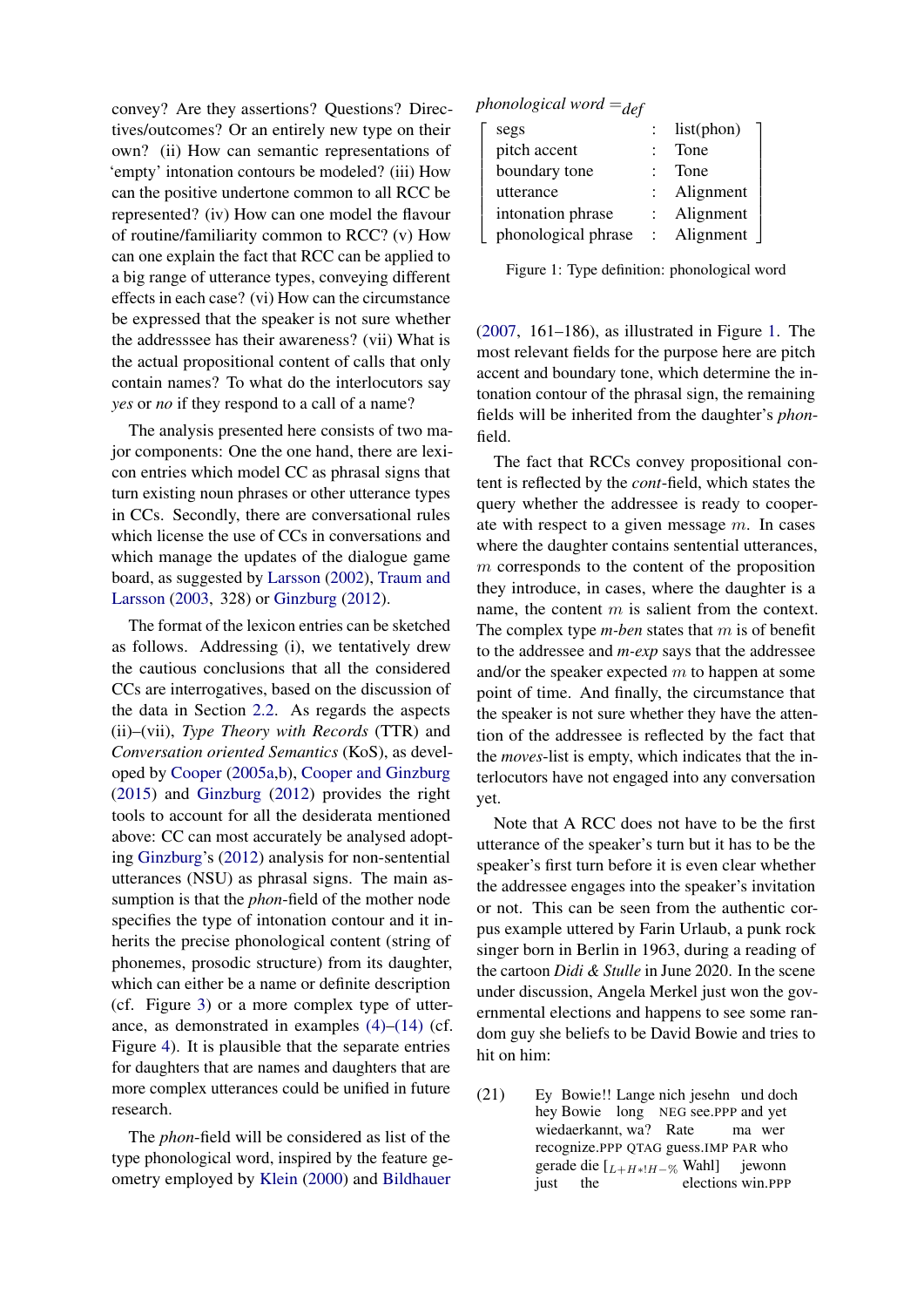hat!! $3$ has

'Hey Bowie! Long time no see. Guess who just won the elections!! '

As can be seen from example [\(21\),](#page-6-1) the RCC is not restricted to dialogue initial utterances as long as they occur in the first turn. Assuming that that the addressee only starts to ground the utterances once they commit themselves to the conversation, the restriction of RCCs to occur in the first turn is modelled by an empty Moves list. Following [Ginzburg](#page-10-0) [\(2012,](#page-10-0) 175–189), we suggest that utterances which are not grounded yet are stored in the pending list. Note that it is not really felicitous to respond with *ja* to the imperative [\(21\),](#page-6-1) unlike it is the case with the imperative [\(5\),](#page-2-0) as the speaker expect the addressee to fulfil the directive immediately by giving him a response. Interestingly the RCC is incompatible with both calls like (*h*)*ey* and names which follow (*h*)*ey*.

The corresponding conversational rule for RCCs is outlined in Figure [2.](#page-8-2) Just like with greetings, RCCs occur discourse initially, as a consequence their conversational rule ressembles much to the format of greetings as suggested by [Ginzburg](#page-10-0) [\(2012,](#page-10-0) 76).

The fact that the addressee has not committed to the dialogue yet is expressed by the empty moveslist, the fact that there is an open issue between speaker and addressee originating in an earlier conversation can be accommodated in the issue-list, which is meant to keep record of unsolved global QUD, as suggested by [Cooper et al.](#page-10-22) [\(2000\)](#page-10-22) and [Larsson](#page-11-15) [\(2002,](#page-11-15) 163–164).

One of the reviewers wondered, whether the QUD which is introduced with calling contours could have entered the dialogue game board by accommodation. However, there is a crucial difference between the accommodation of unraised questions and the type of QUD introduced along with calling contours. Following [Cooper et al.](#page-10-22) [\(2000\)](#page-10-22) and [Larsson](#page-11-15) [\(2002,](#page-11-15) 153–164), the scenario for accommodation of questions is characterised by a dialogue participant A who asks some question  $q_1$ and and dialogue participant  $B$  who responds with a relevant answer  $p_1$  and at the same time with a second answer  $p_2$  for which A has not explicitly raised a question. In such a scenario, the question

 $q_2$ , which was not explicitly asked by A, has to be accommodated by A.

The scenario with calling contours is very different. Because with what we are dealing here is not a situation in which a unraised question has to be reconstructed on the basis of an answer. Assume B is requestion the attention of  $A$ , a call for attention uttered by  $B$  is not a possible answer to a question A somehow planned to raise but they didn't raise explicitly. Thus it appears to be more accurate to assume that with attention requests, the QUD is introduced in virtue of the relevant conversational rule.

RepQCC can be analysed in a parallel manner, cf. Figure [5.](#page-9-0) As they only apply to names, the option with more complex utterances is left out. The main difference here is that the DGB contains an outcome o and the speaker referent does not want the addressee to actualize *o*. Moreover, this prohibition is an already established fact known to both the speaker and the addressee and hence part of the common *facts*-list.

The representation of ARCC are almost identical to the one of RepQCC, the main difference is that they lack the reference to a previously established prohibition on the addressee and the content value of the mother would be slightly different as in *?available(dgb.addr,dgb.spkr,dgb.utt-time*. Due to lack of space the precise phrasal structure will be ommitted here.

ICRCC differ in essential aspects, as it is seen in Figure [6.](#page-9-1) Unlike with the previously discussed CCs, the referent of the name bearer defined in the *dgb-params*-field of the daughter has not yet directly been identified with the addressee referent within the DGB. It presupposes the existence of a referent for the addressee and queries whether the addressee is identical to the name bearer, which is done in the *cont*-field of the mother node.

### 4 Summary and Outlook

In this paper, it was shown that contours stripped off of any lexical content may convey propositional meaning in German and propably many Indo-European languages too. CCs are be most accurately analysed as phrasal signs that select a proper name or in some instances a more complex phrases as their daughter. Moreover, they are combining with locutive propositions which are under-specified for their illocutionary force and for their intonation.

<span id="page-7-0"></span><sup>&</sup>lt;sup>3</sup>youtube: *DIE ÄRZTE lesen für Berliner Liveclubs aus FILs ,,Didi & Stulle"*, https://youtu.be/bbCGqFaNo-Q, 32:40– 50s; last access June 25 2020.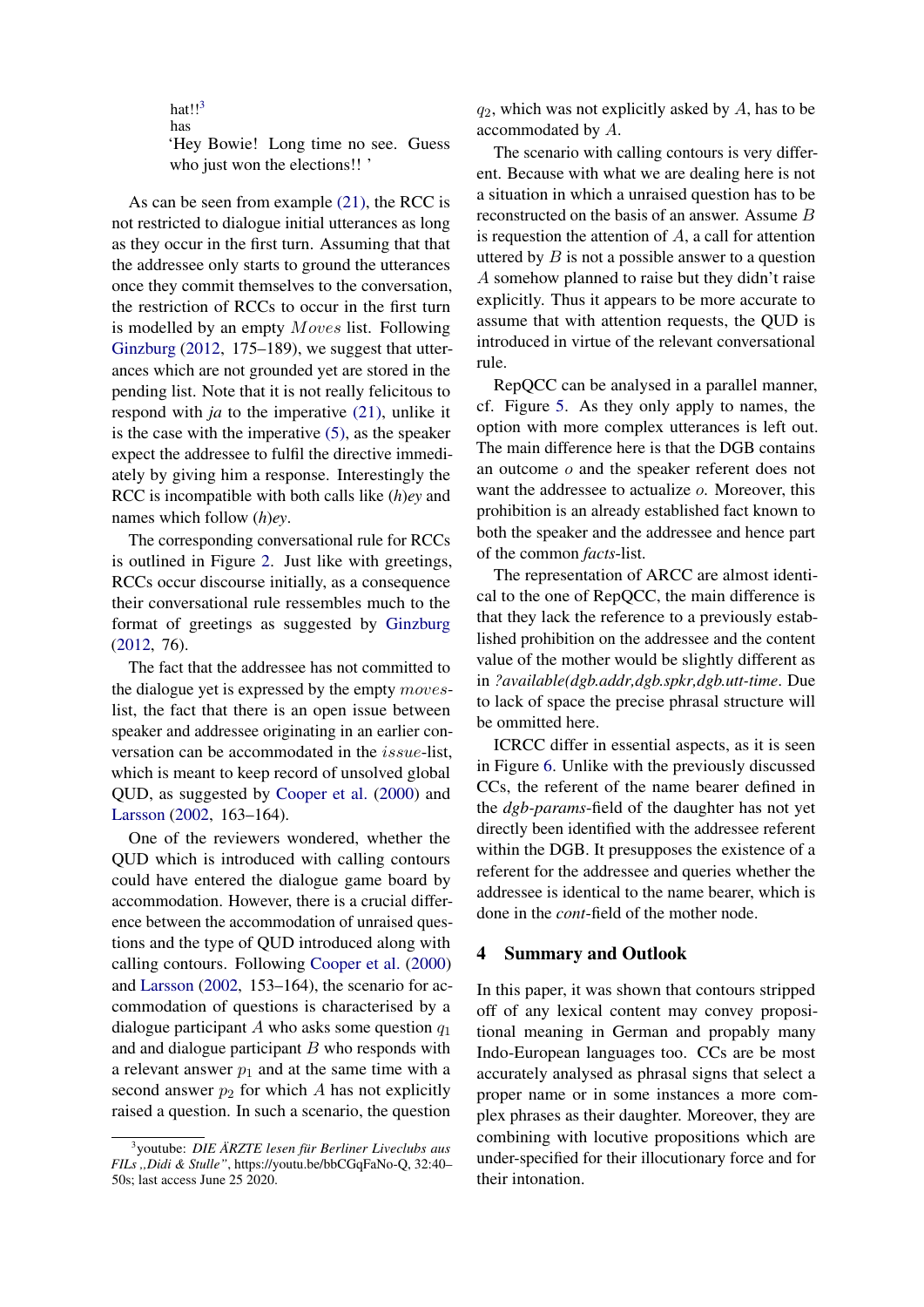<span id="page-8-2"></span>

Figure 2: Conversational rule for L+H\* !H-% 'routine' calls

<span id="page-8-0"></span>*rout-call-name-ph* =*def*

| $phon=\langle$                                                               | segs<br>PA=low-high-star<br>BT=downstep<br>$\wedge$ <sub>merge</sub> LIST1(PHONWORD) | list(phon)<br>tone<br>tone<br>list(Phonword)                                                                                                                 |  |  |  |
|------------------------------------------------------------------------------|--------------------------------------------------------------------------------------|--------------------------------------------------------------------------------------------------------------------------------------------------------------|--|--|--|
| cat                                                                          |                                                                                      | $head=V[+fin]$ : PoS $\vert$<br>spkr<br>Ind<br>addr<br>Ind<br><b>IllocProp</b><br>m                                                                          |  |  |  |
| dgb-params                                                                   |                                                                                      | expect(addr,m.prop)<br>m-exp<br>m-ben<br>benefit(addr,m.prop)<br>$\mathbb{Z}$<br>$Moves = \langle \rangle$ : IllocProp<br>Poset(Question)<br>$QUD=\{\}$<br>÷ |  |  |  |
| cont=?ready-to-cooperate(dgb.addr,dgb.m)<br>Question<br>$\ddot{\phantom{a}}$ |                                                                                      |                                                                                                                                                              |  |  |  |
|                                                                              | LIST1(PHONWORD)<br>phon                                                              | list(RecType)<br>$\ddot{\phantom{a}}$<br>LIST1(PHONWORD)                                                                                                     |  |  |  |
| dtr                                                                          | cat                                                                                  | $head=N$ :<br>PoS                                                                                                                                            |  |  |  |
|                                                                              | dgb-params                                                                           | $y = cont.x = dgb.addr$<br>Ind<br>$\int$ rest $\int$ facts<br>Named(dgb.addr, 'Name')<br>÷                                                                   |  |  |  |
|                                                                              | cont                                                                                 | Ind<br>X                                                                                                                                                     |  |  |  |

Figure 3: Lexicon entry of 'routine' calling contours with names

<span id="page-8-1"></span>*rout-call-sent-ph* =*def*

| $phon=\langle$    | segs<br>PA=low-high-star<br>BT=downstep<br>$\wedge$ merge LIST1(PHONWORD) | $\mathbb{Z}^{\times}$ | list(phon)<br>tone<br>tone           |  | list(Phonword)                                                                                                                                                                                                                                                                                    |
|-------------------|---------------------------------------------------------------------------|-----------------------|--------------------------------------|--|---------------------------------------------------------------------------------------------------------------------------------------------------------------------------------------------------------------------------------------------------------------------------------------------------|
|                   |                                                                           |                       |                                      |  |                                                                                                                                                                                                                                                                                                   |
| cat<br>dgb-params |                                                                           |                       |                                      |  | $head=V[+fin] : Pos$<br>spkr<br>Ind<br>addr<br>Ind<br>m=dtr.cont<br><b>IllocProp</b><br>$\ddot{\phantom{a}}$<br>expect(addr, m, prop)<br>m-exp<br>m-ben<br>benefit(addr,m.prop)<br><b>IllocProp</b><br>Moves= $\langle \rangle$ :<br>$QUD=\{\}$<br>Poset(Question)<br>$\mathcal{L}_{\mathcal{A}}$ |
|                   | $cont='ready-to-cooperate(dgb.addr, dgb.m)$                               |                       |                                      |  | Question                                                                                                                                                                                                                                                                                          |
|                   |                                                                           |                       |                                      |  |                                                                                                                                                                                                                                                                                                   |
|                   | LIST1(PHONWORD)                                                           | $\ddot{\cdot}$        | list(RecType)                        |  |                                                                                                                                                                                                                                                                                                   |
|                   | LIST1(PHONWORD)<br>phon                                                   |                       |                                      |  |                                                                                                                                                                                                                                                                                                   |
|                   | cat                                                                       |                       |                                      |  | head=V[fin+] : PoS                                                                                                                                                                                                                                                                                |
| dtr               | dgb-params                                                                |                       | $\operatorname{rest}^{\text{facts}}$ |  | $y = cont.x = dgb.addr$<br>Ind<br>$\ddot{\cdot}$<br>Named(dgb.addr, 'Name')                                                                                                                                                                                                                       |
|                   | cont                                                                      |                       |                                      |  | Prop $\vee$ Wh-Question $\vee$ Outcome                                                                                                                                                                                                                                                            |

Figure 4: Lexicon entry of 'routine' calling contours with more complex utterances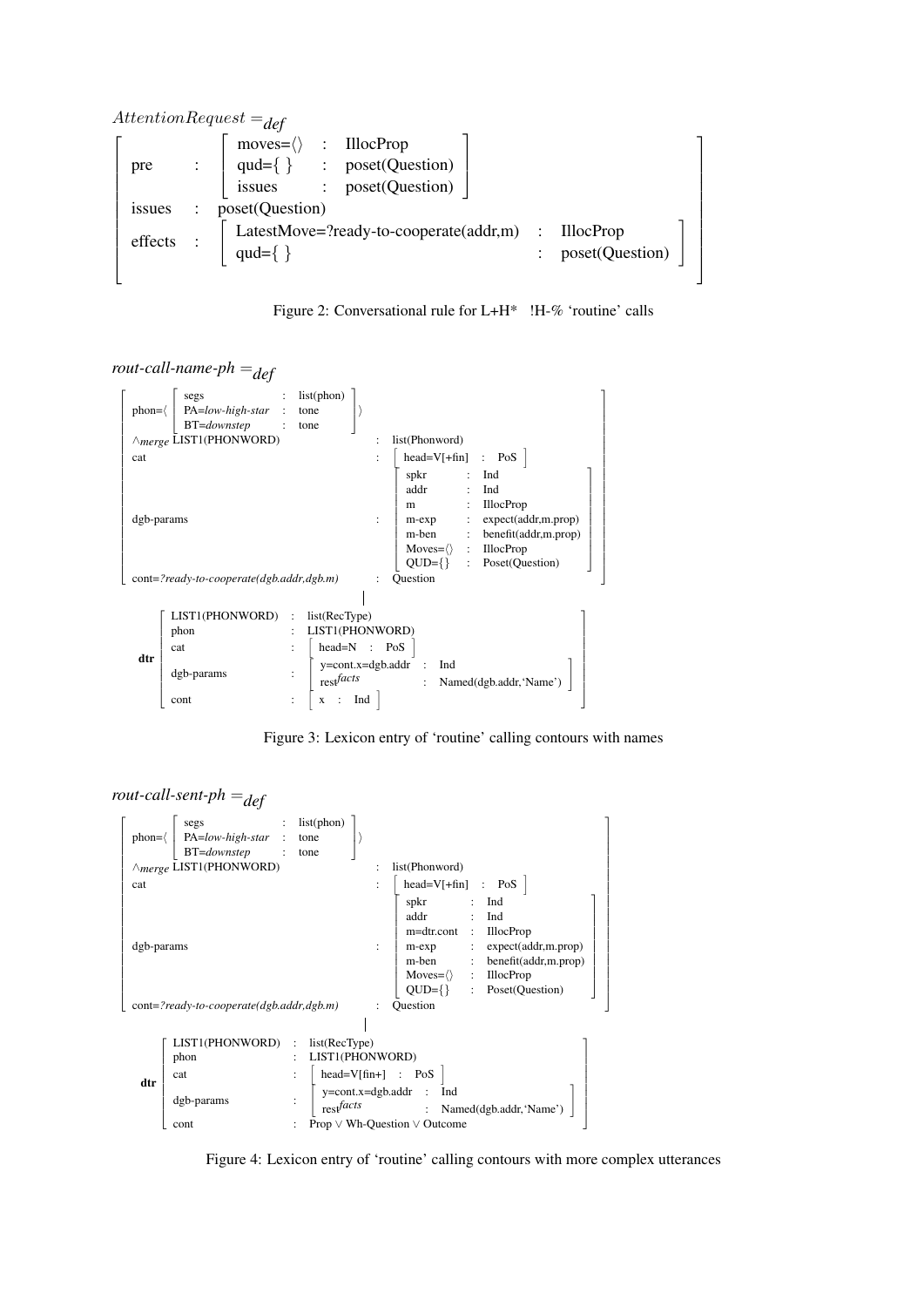# <span id="page-9-0"></span>*reprim-interr-call* =*def*



Figure 5: Lexicon entry of reprimanding question calling contours with names

# <span id="page-9-1"></span>*identity-confirmation* =*def*



Figure 6: Lexicon entry of the of the H+L $*$  H- $\%$  identity confirmation request for names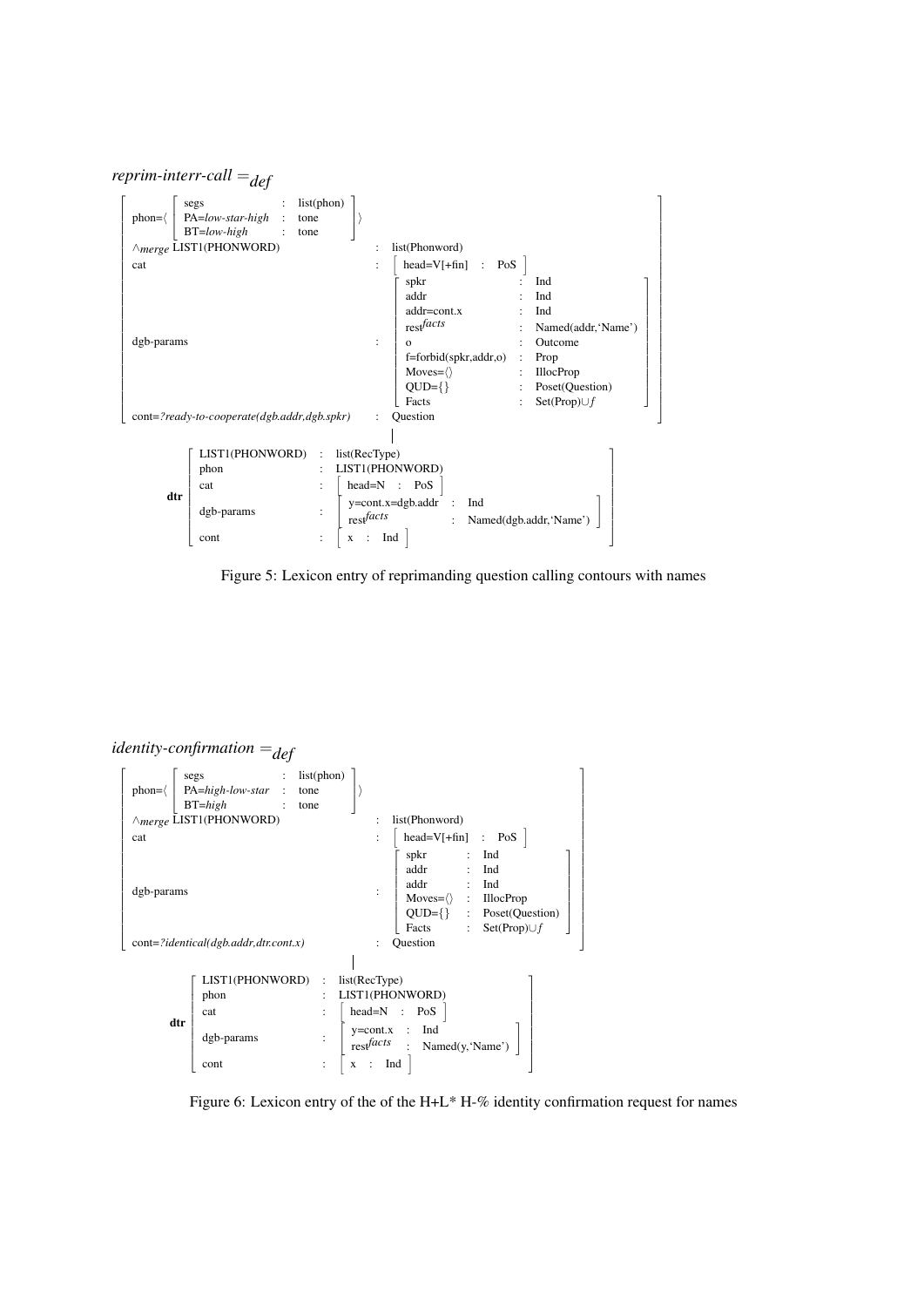Ever since [Pike](#page-11-12) [\(1945,](#page-11-12) 71–72), [Liberman](#page-11-4) [\(1975,](#page-11-4) 32–42), Fónagy et al. [\(1983,](#page-10-23) 155–157) and [Di](#page-10-24) [Cristo](#page-10-24) [\(1999,](#page-10-24) 215–216) related phenomena have been observed, in which the contour alone appears to express a rather rich degree of semantic information, such as the popular Children's Chant to taunt others in a playful way. Or level contours in German, which consist of two tonal levels only flattening all curves and which signal a lack of interessent in the performed utterance, as discussed by Wöllstein [\(2016,](#page-11-17) 123–125), [Peters](#page-11-9) [\(2018,](#page-11-9) 98–99). But these will be left to future studies.

### References

- <span id="page-10-16"></span>Mary Chimaobi Amaechi. 2018. Yes-no question formation in igbo: the phono-syntax interface. *Journal of West African Languages*, 45(1):78–87.
- <span id="page-10-3"></span>Amalia Arvanati, Marzena Żygis, and Marek Jaskuła. 2016. [The phonetics and phonology of the polish](https://doi.org/10.1159/000446001) [calling melodies.](https://doi.org/10.1159/000446001) *Phonetica*, 73:338–361.
- <span id="page-10-12"></span>Claire Beyssade and Jean-Marie Marandin. 2006. French intonation and attitude attribution. In *Proceedings of the 2004 Texas Linguistics Society Conference: Issues at the Semantics-Pragmatics Interface*, Somerville, Mass. Cascadilla Proceedings Project.
- <span id="page-10-21"></span>Felix Bildhauer. 2007. *Representing Information Structure in an HPSG Grammar of Spanish*. Ph.D. thesis, Universität Bremen, Bremen.
- <span id="page-10-5"></span>Joan Borràs-Comes, Rafèu Sichel-Bazin, and Pilar Prieto. 2015. [Vocative intonation preferences are sen](https://doi.org/10.1177/0023830914565441)[sitive to politeness factors.](https://doi.org/10.1177/0023830914565441) *Language and Speech*, 58(1):68–83.
- <span id="page-10-9"></span>Cleo Condoravdi and Jeong Sunwoo. 2017. Imperatives with the calling contour. In *Berkeles Linguistics Society (BLS) 43*, volume 1, pages 185–210, Somerville, Mass:. Cascadilla Proceedings Press.
- <span id="page-10-10"></span>Cleo Condoravdi and Jeong Sunwoo. 2018. Imperatives and intonation: the case of the down-stepped level terminal contour. In *West Coast Conference on Formal Linguistics (WCCFL) 35*, pages 214–223, Somerville, Mass. Cascadilla Proceedings Press.
- <span id="page-10-1"></span>Robin Cooper. 2005a. [Austinian truth, attitudes and](https://doi.org/10.1007/s11168-006-0002-z) [type theory.](https://doi.org/10.1007/s11168-006-0002-z) *Research on Language and Computation*, 3:333–362.
- <span id="page-10-2"></span>Robin Cooper. 2005b. Records and record types in semantic theory. *Journal of Logic and Computation*, 15(2):99–112.
- <span id="page-10-22"></span>Robin Cooper, Elisabet Engdahl, Staffan Larsson, and Stina Ericsson. 2000. Accomodation questions and the nature of qud. In *Proceedings of Götalog 2000*, volume 5, pages 57–61, Gothenburg.
- <span id="page-10-19"></span>Robin Cooper and Jonathan Ginzburg. 2015. Type theory with records for natural language semantics. In Shalom Lappin and Chris Fox, editors, *The Handbook of Contemporary Semantic Theory*, pages 375– 407. John Wiley, Malden, MA.
- <span id="page-10-24"></span>Albert Di Cristo. 1999. French. In Daniel Hirst and Albert Di Cristo, editors, *Intonation Systems. A survey of 20 languages*, pages 195–218. Cambridge University Press, Cambridge.
- <span id="page-10-17"></span>Thomas O. Omoruyi. 1988. On the formation of questions in Edo. Journal of African Languages and Lin*guistics*, 10:19–31.
- <span id="page-10-18"></span>Thomas O. Omoruyi. 1989. Focus and question formation in Edo. Studies in African Linguistics, 20(3):281–300.
- <span id="page-10-13"></span>Peter Eisenberg. 2013. *Grundriß der deutschen Grammatik: Das Wort*, 4 edition, volume 1. Metzler, Stuttgart. GB 1602 E36??
- <span id="page-10-4"></span>Zsuszanna Fagyal. 1997. [Chanting intonation in french.](https://repository.upenn.edu/pwpl/vol4/iss2/6/) *University of Pennsylvania Working Papers in Linguistics*, 4(2).
- <span id="page-10-23"></span>Ivan. Fónagy, Eva. Bérard, and Judith Fónagy. 1983. Les clichés élodiques du français parisien. *Folia Linguistica*, 17:153–185.
- <span id="page-10-7"></span>Dafydd Gibbon. 1976. *Perspectives of intonation analysis*. Lang, Bern.
- <span id="page-10-0"></span>Jonathan Ginzburg. 2012. *The interactive stance: meaning for conversation*. Oxford University Press.
- <span id="page-10-11"></span>Martine Grice, Stefan Baumann, and Ralf Benzmüller. 2005. German intonation in autosegmental-metrical phonology. In Sun-Ah Jun, editor, *Prosodic Typology: the Phonology of Intonation and Phrasing*, pages 55–83. Oxford University Press, Oxford.
- <span id="page-10-15"></span>Paul H. Grice. 1975. Logic and conversation. In Peter Cole and Jerry L. Morgan, editors, *Syntax and Semantics, 3: Speech acts*. Academic Press.
- <span id="page-10-6"></span>Bruce Hayes and Aditi Lahiri. 1992. Durationally specified intonation in english and bengali. In *Proceedings of the 1990 Wenner Gren Center Conference on Music, Language, Speech and the Brain*, pages 78– 91, Houndsmill. Macmillian.
- <span id="page-10-20"></span>Ewan Klein. 2000. Prosodic constituency in hpsg. In Ronnie Cann, Claire Grover, and Philip Miller, editors, *Grammatical Interfaces in HPSG*, volume 8 of *Studies in Constraint-Based Lexicalism*, pages 171– 203. CSLI Publications, Stanford.
- <span id="page-10-14"></span>Manfred Krifka. 2013. [Response particles as proposi](https://doi.org/http://dx.doi.org/10.3765/salt.v23i0.2676)[tional anaphors.](https://doi.org/http://dx.doi.org/10.3765/salt.v23i0.2676) In *Proceedings of SALT 23*, pages 1–18, Santa Cruz, CA.
- <span id="page-10-8"></span>Robert D. Ladd. 1978. [Stylized intonation.](https://doi.org/http://www.jstor.org/stable/412785) *Language*, 54(3):517–540.